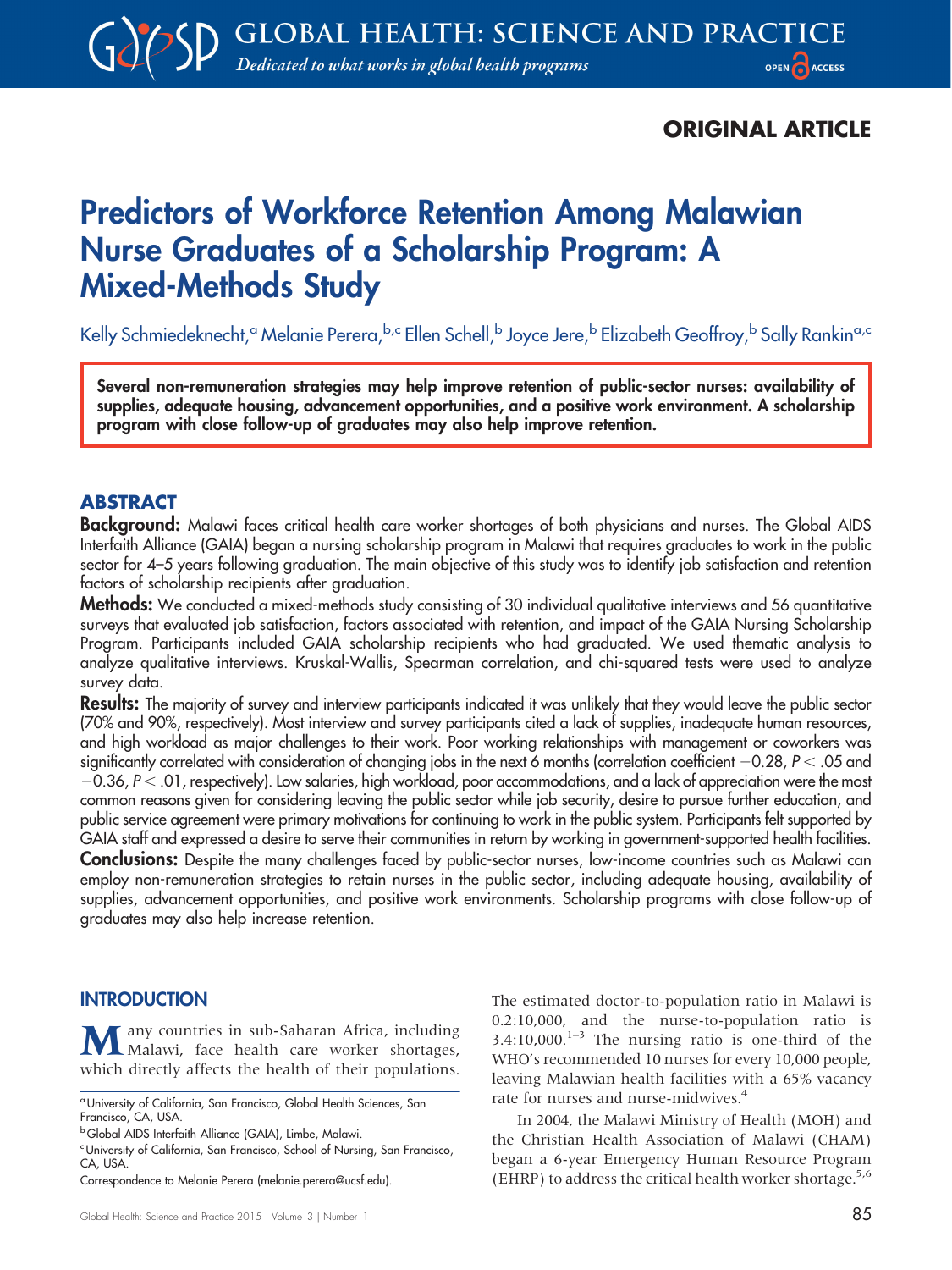#### Malawi's 3.4:10,000 nurse-topopulation ratio is one-third of WHO's recommendation.

The EHRP improved recruitment and retention of health workers in the country, expanded domestic health care training capacity, and employed international volunteer health care workers in the short term.<sup>5,6</sup> Through this program, the overall population of nurses increased by 39% between 2004 and 2009.<sup>5</sup> Despite the moderate success of the EHRP, the shortage of health workers in the public sector persists, with the largest vacancies in rural areas of Malawi.<sup>5</sup>

The MOH is the main supplier of health care, delivering about 76% of the country's services.<sup>7</sup> CHAM also delivers essential services free of charge through a service-level agreement with the MOH, which provides funding for limited services and human resources for health.<sup>6,8</sup> Although CHAM was established as a private health system made up of faith-based mission hospitals and training institutions, the MOH and CHAM work hand-in-hand to provide access to health care in rural areas.<sup>6,8</sup> The MOH also deploys 40% of nurse graduates to CHAM facilities while the other 60% are deployed to MOH facilities.<sup>9</sup>

With such a large percentage of the population dependent on publicly funded health care, retention strategies must address not only workers leaving Malawi, but also internal brain drain and worker preference for the private sector and urban areas. Salary is thought to be a main reason why nurses in Malawi leave government and CHAM-run health facilities, but it is often not the only reason.<sup>6,10,11</sup> Poor job satisfaction has been linked to burnout, absenteeism, intentions to leave, and high turnover rates. $^{12}$ 

One nonprofit organization attempting to address the nursing shortage in Malawi is the Global AIDS Interfaith Alliance (GAIA).<sup>13</sup> GAIA offers preservice scholarships for nurses who need assistance with college fees and who demonstrate a commitment to work in the public health system after graduation. The scholarship program supports nursing students who are predominantly orphans or from lower socioeconomic backgrounds. This strategy aligns with the ''transformative education agenda'' recommendations from the Commission on Education of Health Professionals for the 21st Century.14 The scholarship recruitment phase targets needy students who have been accepted to nursing college (including one located in and serving a rural area) who are facing financial hardship and would otherwise be unable to complete a diploma/degree in nursing.<sup>14</sup>

The scholarship program aims to increase the number of nurses working in the public sector in 2 ways $13$ :

- By providing tuition support, living stipends, uniforms, nursing supplies, and payment of council exam fees to improve yearly school progression of nursing students, on-time graduation rates, and licensing exam performance.
- N By requiring students to sign a service agreement to work for the MOH or CHAM for 4–5 years after graduation from nursing school to retain them in the public sector.

GAIA monitors licensed GAIA nurse graduates deployed by the Malawi MOH into the public health system to ensure they fulfill their service agreement. While in school and after graduation (until 2 years after completion of the graduates' service agreement), GAIA maintains close follow-up with each scholar through site visits, text messaging, phone calls, and regional get-together events, providing academic assistance, psychosocial and clinical mentoring, and educational support, including opportunities for continuing professional development.<sup>13</sup> GAIA staff maintain follow-up data on all graduates in a continually updated database. GAIA's follow-up activities assist the MOH and CHAM with tracking whether GAIA scholars have reported to deployment sites.

The program has been operating in Malawi in collaboration with the MOH, CHAM, and the training institutions since 2005 and has awarded more than 400 scholarships to nursing students at the technician, diploma, bachelor's, and master's level. Although the program started before the 2010 WHO policy recommendations to improve retention of health workers in remote and rural areas, we have implemented some of the WHO recommendations, including targeted admission policies, supporting students attending rural nursing colleges, designing and conducting continuing professional development events for GAIA scholars, and ensuring a compulsory service agreement after graduation.<sup>15</sup>

The objectives of this study were to understand predictors of workforce retention among Malawian nurse graduates from the GAIA scholarship program and evaluate the effectiveness of the scholarship program. Although not all CHAM employees are hired through the MOH, for the purpose of this paper we are consider-

Low salaries as well as poor job satisfaction have been linked with high turnover in Malawi's public health care system.

The GAIA Nursing Scholarship Program provides tuition support to nursing students in Malawi and requires graduates to work for 4–5 years in the public health system in return.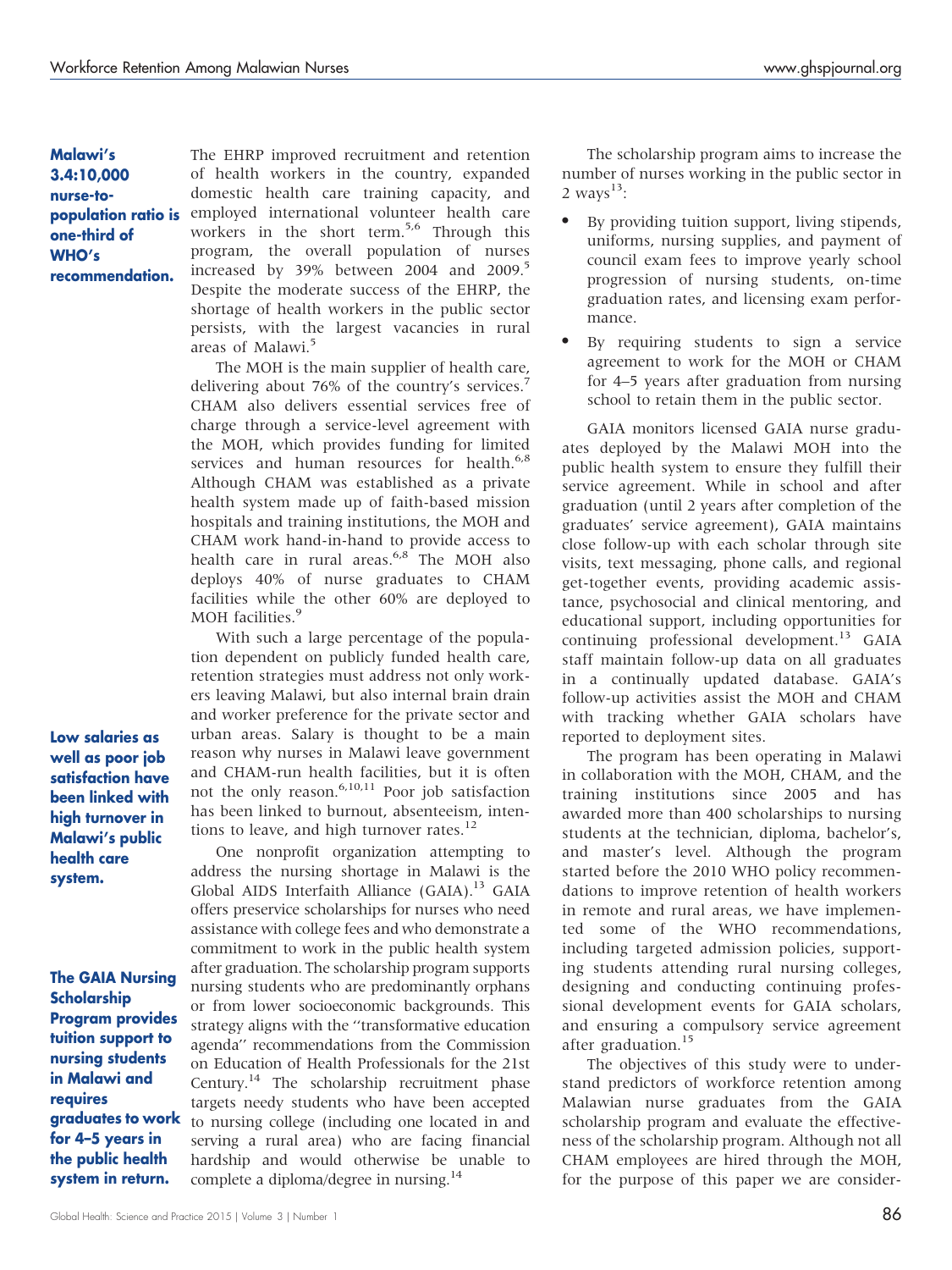ing those nurses working under the service agreement to be public employees and those working for NGOs or for-profit organizations to be private employees. Retention is defined as a graduate who is currently serving or has completed his/her service agreement at the facility assigned by the MOH or CHAM.

#### **METHODS**

We undertook a mixed-methods study design consisting of semi-structured qualitative interviews and a survey. The study took place over a 6-week period between March 2014 and May 2014. The study was approved by the Committee on Human Research at the University of California San Francisco and the College of Medicine Research and Ethics Committee (COMREC) in Malawi. Prior to data collection, permission to conduct a program evaluation study was obtained from the MOH, CHAM, and GAIA. Written informed consent was obtained from all study participants.

#### Selection of Participants

The survey was distributed to all scholarship recipients who had graduated and for whom GAIA had current contact information. The convenience sample for the qualitative interviews was selected from this same database of 156 graduated GAIA scholarship recipients. Inclusion criteria for the interviews included being in accessible districts during the study period (i.e., could be reached by phone, email, or in person), including those who were currently working within their service agreement time period, those who had completed their agreement, and those who had defaulted on their service agreement. Exclusion criteria included any graduate who had returned to school, was not deployed, or could not be reached by phone, email, or in person.

#### Interview and Survey Instruments

Key interview topics were chosen based on a literature review of previous studies related to nurse retention, including job satisfaction factors such as preparedness, salary, availability of quality housing, availability of supplies, workload, opportunities for advancement, and relationships with coworkers and management.<sup>16–23</sup> Additional questions specific to the GAIA Nursing Scholarship Program were asked to evaluate successes and identify areas for



At their induction ceremony, GAIA scholarship recipients receive essential nursing supplies and uniforms.

improvement. We used 2 questionnaires: one targeting patient care nurses and midwives and the other for nurse educators at colleges or universities.

The survey included the 20-item Satisfaction of Employees in Health Care (SEHC) instrument.<sup>24</sup> This validated instrument measures health worker job satisfaction in low-income settings in areas of job content (condition of buildings, availability of supplies, workload, and organizational structure) and relationships with supervisors and coworkers.<sup>24</sup> We also included questions about the GAIA Nursing Scholarship Program and the participants' future career plans.

#### Data Collection

All interview and survey data were collected and analyzed by a single researcher who was not associated with GAIA staff.

We contacted eligible participants by phone for interviews, with a focus on reaching all 3 regions of Malawi and having variation among the type of facility and employer type and with consideration to urban-rural differences. The number of nurses ultimately interviewed in each region was directly proportional to the total number working in that region. Individual interviews took approximately 30–50 minutes to complete and were audio-recorded with permission of the participant.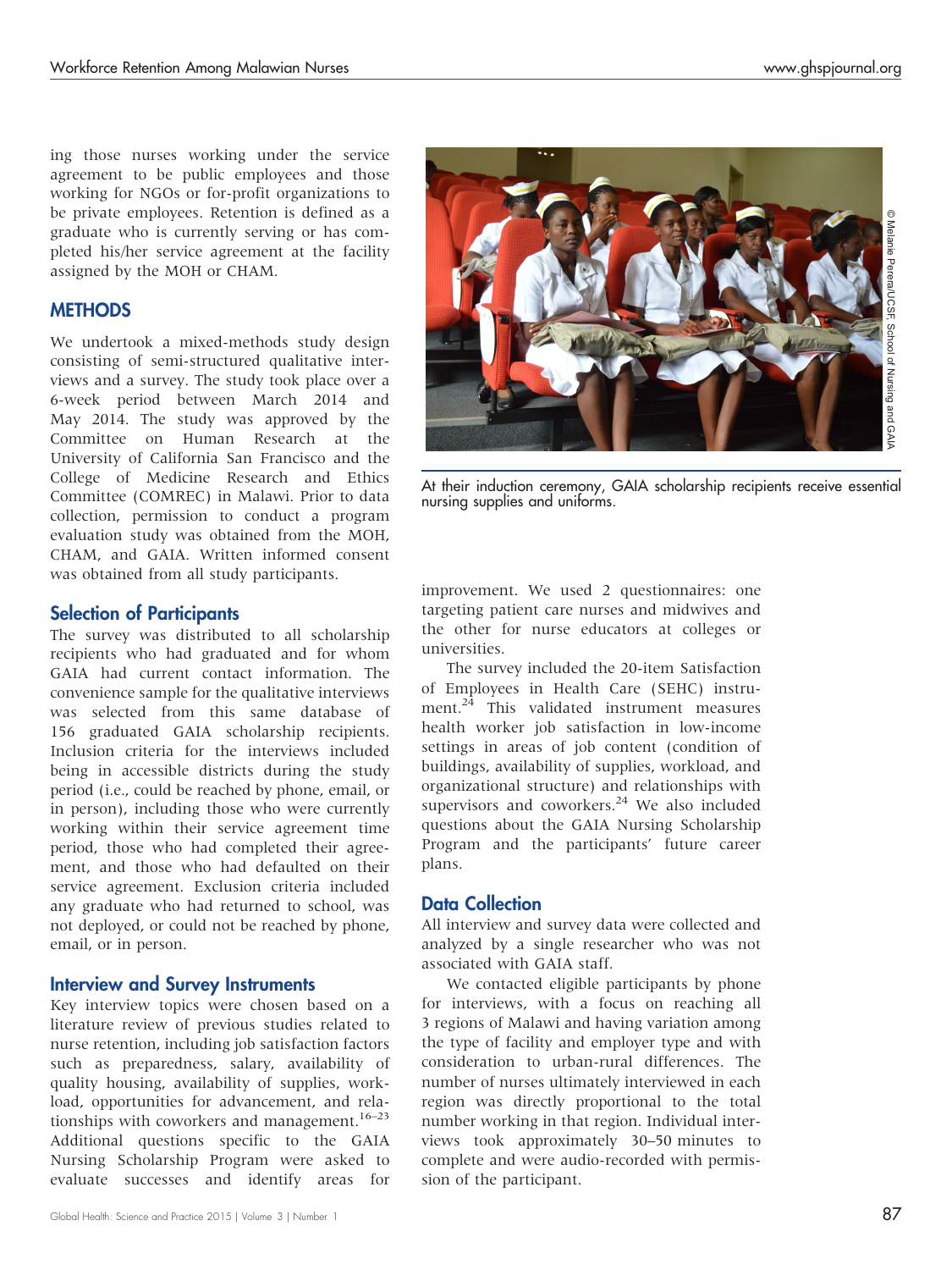Quantitative surveys were distributed in person to those who could be reached or by email. All graduates participating in the qualitative interviews also completed the quantitative survey before the interview. For those who had an email address on file and were unable to be reached in person, a web-based survey using Qualtrics was distributed. To ensure that graduates did not complete multiple surveys, the graduates were given unique identification numbers that they returned with the paper or webbased survey. The number assigned was destroyed following distribution to the graduates and was not associated with survey responses.

#### Data Analysis

A single researcher analyzed the qualitative data using thematic analysis in Dedoose qualitative analysis software.25,26 Data were analyzed first by reading through transcripts to become familiar with the content. The researcher developed initial codes by highlighting key phrases and searching for themes among these codes. Through an iterative process, themes were further refined and categorized. Data were reduced by clustering topics and key ideas into a summary of impressions.<sup>25,26</sup>

Quantitative data were examined as part of a program evaluation and to enrich and support the themes uncovered in the qualitative analysis. Kruskal-Wallis, Spearman correlation, and chisquared tests were used to analyze survey data as appropriate. For all tests, a  $P$  value of less than .05 was considered to be statistically significant.

#### **FINDINGS**

Of the 156 GAIA scholarship recipients who had graduated, 141 met the inclusion criteria for the program evaluation study. We conducted 30 qualitative interviews throughout the 3 regions of Malawi in 10 districts (Figure). Surveys were sent to the GAIA scholars who had graduated and for whom we had current contact information; difficulties with Internet access and issues with the Qualtrics server resulted in a 36% response rate for the survey  $(N=56)$ .

The nurses interviewed were predominantly women, with 74% working in government facilities, 23% in CHAM facilities, and 3% for an NGO (survey participants had a similar employer profile) [\(Table 1\)](#page-4-0). The mean age of interview participants was 30 years, with a range of 23 to 63 years. Interview participants had an average



5.6 years of nursing experience, with 2.8 years at their current facility. Most (80%) of the interview participants were currently working within their service agreement, 17% had completed their service agreement, and 1 participant (3%) had defaulted on her agreement. (Comparable data were not collected from survey participants.) Most of the interview participants were working in urban areas (67% urban, 23% rural, and 10% peri-urban).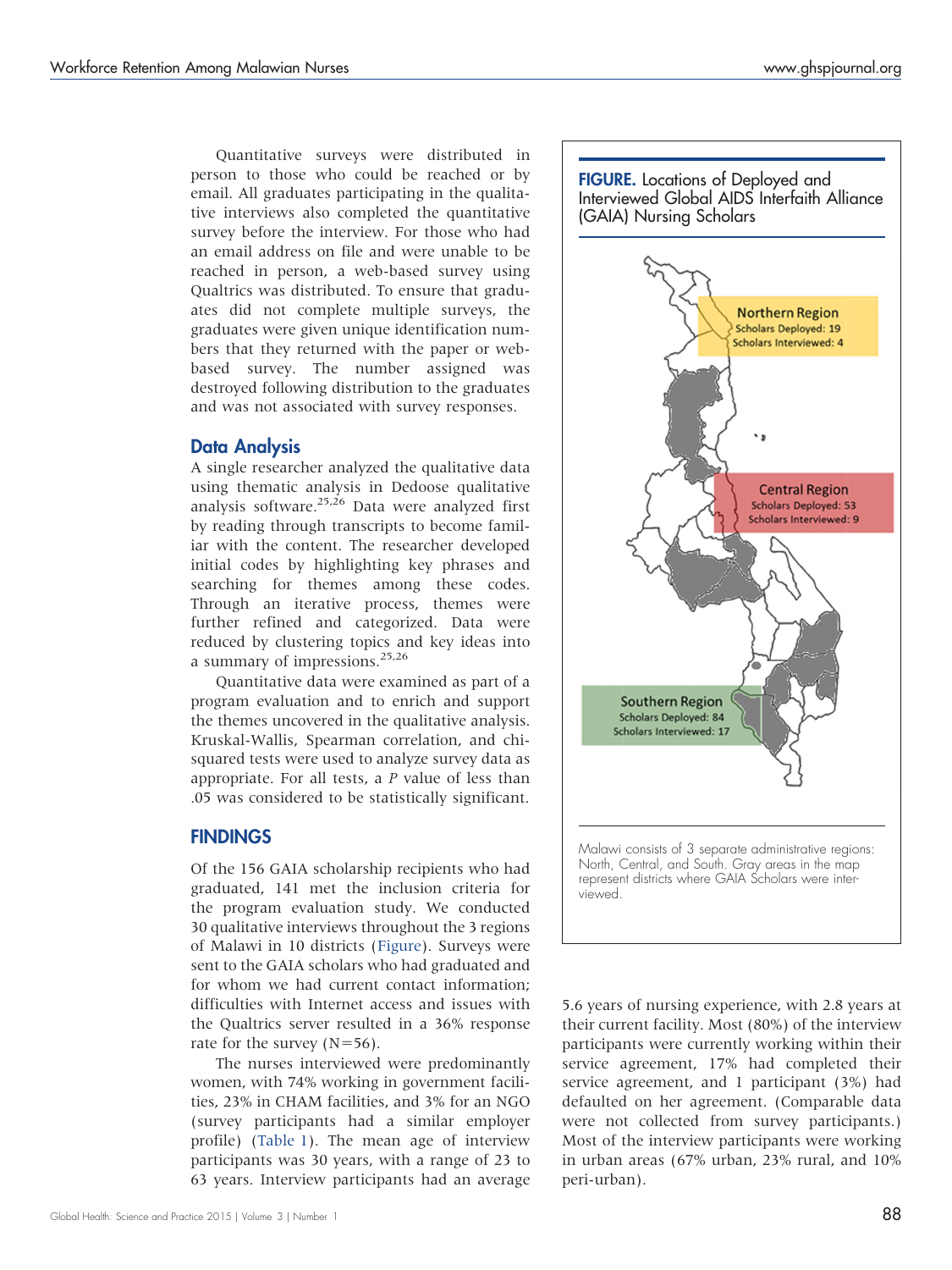<span id="page-4-0"></span>

|                      | Interview Participants $(N=30)$ | Survey Participants <sup>a</sup> (N=56) |  |  |
|----------------------|---------------------------------|-----------------------------------------|--|--|
| Gender, n (%)        |                                 |                                         |  |  |
| Male                 | 1(3%)                           | 1(2%)                                   |  |  |
| Female               | 29 (97%)                        | 55 (98%)                                |  |  |
| Employer Type, n (%) |                                 |                                         |  |  |
| Government           | 22 (74%)                        | 42 (75%)                                |  |  |
| <b>CHAM</b>          | 7(23%)                          | 11 (20%)                                |  |  |
| <b>NGO</b>           | 1(3%)                           | 3(5%)                                   |  |  |
| Facility Type, n (%) |                                 |                                         |  |  |
| Central hospital     | 10 (33%)                        | 13 (23%)                                |  |  |
| District hospital    | 3(10%)                          | 15 (27%)                                |  |  |
| Health center        | 6(20%)                          | 7(13%)                                  |  |  |
| Mission hospital     | 3(10%)                          | 4 (7%)                                  |  |  |
| Nursing college      | 6(20%)                          | 15 (27%)                                |  |  |
| Other                | 2(7%)                           | 2(6%)                                   |  |  |

Abbreviation: CHAM, Christian Health Association of Malawi.

<sup>a</sup> All interview participants also participated in the survey.

Five major themes emerged from the qualitative interview data, which were also supported by the quantitative survey data (Table 2).

Theme 1: Lack of resources and high nurse-to-patient ratios were main challenges faced by nurses. Participants cited a lack of resources, in terms of both supplies and staffing, Lack of resources and high nurse-to-patient ratios as reasons they and high were dissatisfied with their jobs. Almost all the **workload were** interview participants (29/30) cited a lack of **the main** supplies as one of the greatest sources of dissatis- challenges faced faction and the most challenging part of their job. **by nurses.** 

| Theme 1 | Lack of resources and high nurse-to-patient ratios were main challenges faced by nurses.                                                                            |
|---------|---------------------------------------------------------------------------------------------------------------------------------------------------------------------|
| Theme 2 | Poor working relationship with management or other nurses were likely predictors of wanting to leave the current<br>facility but not necessarily the public system. |
| Theme 3 | Low salaries in relation to workload, poor housing options, and lack of appreciation were the most common reasons<br>for leaving the public system.                 |
| Theme 4 | Job security, continuing education, and public service agreement were primary motivations for continuing to work in<br>the public system.                           |
| Theme 5 | Nurses felt both supported and a sense of belonging, as well as a desire to give back to the community, due to the<br>GAIA scholarship program.                     |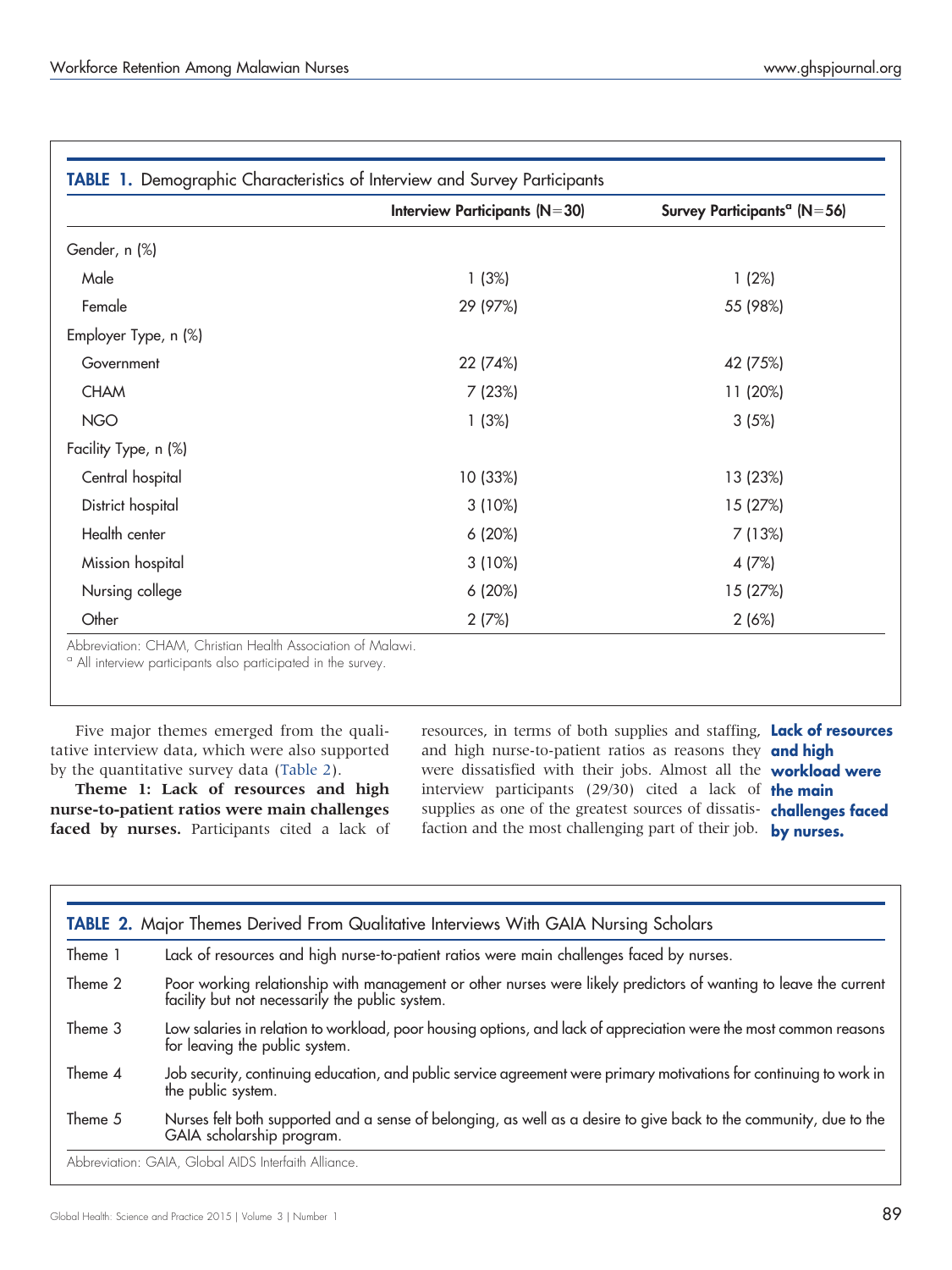<span id="page-5-0"></span>With enough resources, I think the work would be easier. Because without resources, when we're improvising it's tiresome. You are using your head, you think too much. What can I do? What should I do? Everyone is looking at you while there is nothing you can do, nothing to use. (Surgical nurse, MOH facility)

The only nurse who did not cite this as a reason was working for an NGO. Among survey respondents, 75% either disagreed or strongly disagreed that their department provided all the necessary resources and supplies to perform their duties (Table 3). Overall, this item received the lowest score among survey statements about sources of job satisfaction, with a mean rating of 2.2. There was no statistically significant difference between those working at CHAM and MOH facilities.

Interview participants expressed an emotional toll from being unable to provide appropriate care due to lack of resources. Inadequate staffing and high workload were also frequently identified as a challenge. One nurse explained:

Like this season, malaria season, we normally have patients up to 300 against 8 nurses. We are supposed to be 8 nurses, but … you come here and find that there are only maybe 4 nurses and you work against 300 patients. It's a very busy ward and the job is just very stressful. (Pediatric nurse, MOH facility)

Theme 2: Poor working relationships with management or other nurses were likely predictors of wanting to leave the current facility but not necessarily the

| <b>Statement About Current Job</b>                                                                          | % Disagreed or<br><b>Strongly</b><br><b>Disagreed</b> | % Agreed |
|-------------------------------------------------------------------------------------------------------------|-------------------------------------------------------|----------|
| The management of this organization is supportive of me.                                                    | 11%                                                   | 89%      |
| I receive the right amount of support and guidance from my direct supervisor.                               | 20%                                                   | 80%      |
| I am provided with all trainings necessary for me to perform my job.                                        | 41%                                                   | 59%      |
| I have learned many new job skills in this position.                                                        | 39%                                                   | 61%      |
| I feel encouraged by my supervisor to offer suggestions and improvements.                                   | 14%                                                   | 86%      |
| The management makes changes based on my suggestions and feedback.                                          | 41%                                                   | 59%      |
| I am appropriately recognized when I perform well at my regular work duties.                                | 30%                                                   | 70%      |
| The organization rules make it easy for me to do a good job.                                                | 21%                                                   | 79%      |
| I am satisfied with my chances for promotion.                                                               | 64%                                                   | 36%      |
| I have adequate opportunities to develop my professional skills.                                            | 39%                                                   | 61%      |
| I have an accurate written job description.                                                                 | 21%                                                   | 79%      |
| The amount of work I am expected to finish each week is reasonable.                                         | 48%                                                   | 52%      |
| My work assignments are always clearly explained to me.                                                     | 23%                                                   | 77%      |
| My work is evaluated based on a fair system of performance standards.                                       | 46%                                                   | 54%      |
| My department provides all the equipment, supplies, and resources necessary for me to perform my<br>duties. | 75%                                                   | 25%      |
| My coworkers and I work well together.                                                                      | 7%                                                    | 93%      |
| I feel I can easily communicate with members from all levels of this organization.                          | 11%                                                   | 89%      |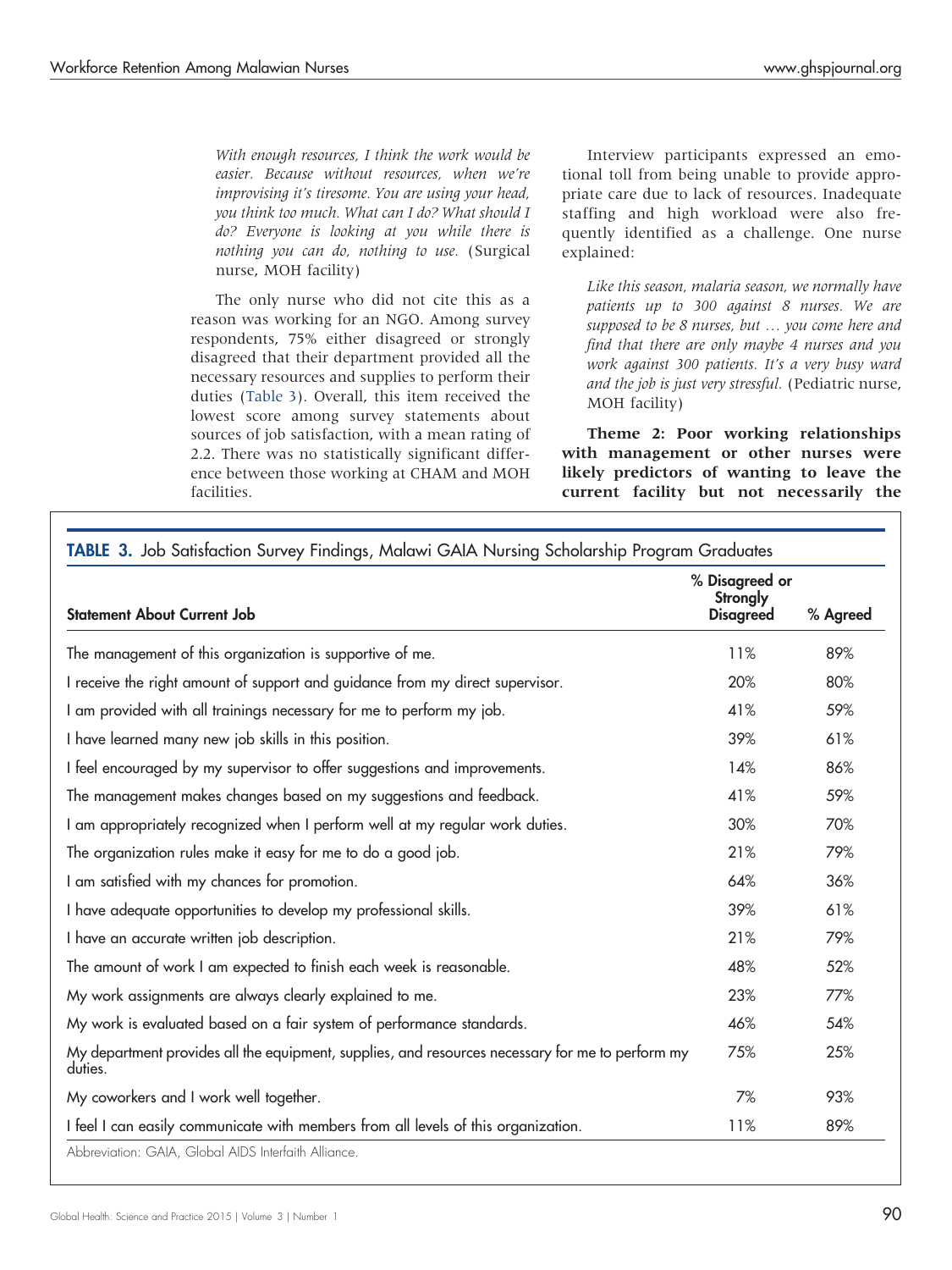their supervisors.

<span id="page-6-0"></span>public system. Interview participants stated the importance of feeling appreciated by their supervisors and emphasized positive relationships with coworkers as factors associated with remaining in their current job. Three participants interviewed had previously transferred, and another was planning a transfer in the future because of a poor relationship with coworkers or management. Some participants felt that management in the private sector was generally harder on staff, less understanding of their personal lives, and more interested in making money than those in the public sector.

A nurse in a rural health center indicated that her relationship with management and her coworkers was a reason for her wanting to remain at her work site:

What I like most is that mostly the workers here are able to communicate effectively. We are united. We understand each other well. It's easy for us to cooperate and achieve one goal. That's what I like most. (Health center nurse, CHAM facility)

One nurse who requested to be transferred to a different health facility in the CHAM system explained:

The management team has more effect on whether a nurse can be at a facility for a long time. It

depends on the treatment you are receiving. If you **Nurses** are treated well you can ... be there forever, but if emphasized the you are not treated well it is easy for you to look for  $\,$  importance of another place to work. (Outpatient nurse, feeling CHAM facility) appreciated by

Similarly, the surveys found that higher scores on the relationship with management scale ( $-0.28$ ,  $P < .05$ ), as well as higher scores on the relationship with coworkers scale  $(-0.36,$  $P < .01$ ), were negatively correlated with how likely a participant was to be interested in looking for a new job in the next 6 months ([Table 3](#page-5-0)). Higher scores on the relationship with management scale were also negatively correlated with how likely a participant was to be interested in looking for a new job within the public sector  $(-0.33, P=.02)$  (Table 4). The survey data showed no other items to be significantly correlated with seeking a new job in the public health sector. There was also no statistically significant difference between those working for the MOH vs. CHAM.

Theme 3: Low salaries in relation to workload, poor housing options, and lack of appreciation were the most common reasons for leaving the public system. Although interview participants felt that resources were a major contributor to nurses'

|  | TABLE 4. Spearman Correlations Between Job Satisfaction Measures and Likelihood of Leaving the Public Sector |  |  |  |  |  |
|--|--------------------------------------------------------------------------------------------------------------|--|--|--|--|--|
|  |                                                                                                              |  |  |  |  |  |

|                                                          |                                               |               | <b>Job Satisfaction Measures</b>                  |               |
|----------------------------------------------------------|-----------------------------------------------|---------------|---------------------------------------------------|---------------|
| Likelihood of Leaving Current Public-Sector Position to: | <b>Relationship With</b><br><b>Management</b> |               | Relationship<br><b>Job Content With Coworkers</b> | Total         |
| Look for a new job in the next 6 months                  | $-0.28$ (.04)                                 | $-0.21$ (.14) | $-0.36$ (.01)                                     | $-0.30$ (.03) |
| Look for a new job in the next year                      | $-0.20$ (.15)                                 | $-0.13$ (.34) | $-0.32$ (.02)                                     | $-0.23$ (.09) |
| Look for a new job after service agreement is completed  | $-0.23$ (.11)                                 | $-0.03$ (.87) | $-0.02$ (.94)                                     | $-0.16$ (.24) |
| Look for a different job in the public health system     | $-0.33$ (.02)                                 | $-0.19$ (.17) | $-0.16$ (.23)                                     | $-0.30$ (.03) |
| Look for a job with a private employer                   | $-0.15$ (.26)                                 | $0.02$ (.92)  | $0.05$ (.74)                                      | $-0.10$ (.47) |
| Look for a job outside the health care profession        | $-0.11$ (.42)                                 | $0.00$ (.99)  | $0.00$ (.99)                                      | $-0.06$ (.68) |
| Continue formal education                                | $0.03$ $(.80)$                                | $0.15$ (.30)  | $0.00$ (.98)                                      | $0.07$ (.61)  |
| Look for a job outside Malawi                            | $0.01$ (.94)                                  | $0.14$ (.33)  | $0.12$ (.40)                                      | $0.09$ (.51)  |

All data are presented as the correlation coefficient (P value). Negative correlation coefficients represent an inverse relationship while positive coefficients represent a constant relationship.

Data shown in boldface are statistically significant at  $P < .05$ .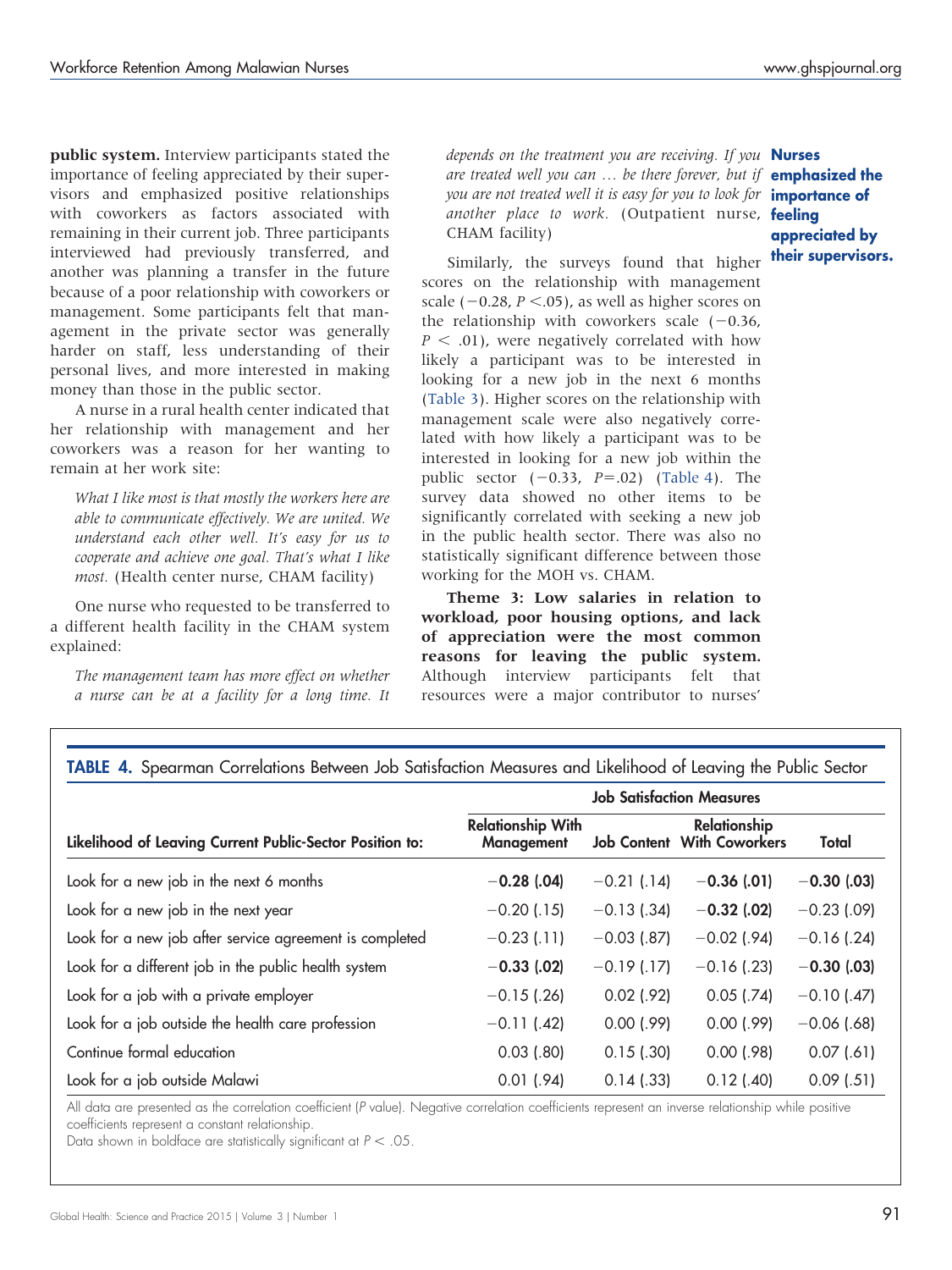job dissatisfaction, low salary was mentioned even more frequently as a reason nurses were leaving MOH or CHAM facilities.

The issue is about cash. [The private sector] is paying their nurses much money as compared to what they are receiving in CHAM; they do talk of leaving CHAM and joining some other facilities. (Maternity nurse, CHAM facility)

Among the 5 nurses interviewed who had completed their service agreement, 4 have remained in MOH or CHAM facilities. The one who left the public system was currently employed privately and cited an increase in salary as her primary motivation for seeking new employment.

Other reasons participants cited for leaving the public sector were high workload, poor accommodations, and lack of appreciation.

I cannot manage to work the rest of my life in the public hospitals … because there is too much work overload. (District hospital nurse, MOH facility)

Participants also reported a lack of appreciation for nurses by the general public.

No, in Malawi people don't value nursing … they just take us for granted. It's a demotivation because you are not appreciated. I think that's why some people always think of going to other places to work there, where they can be appreciated. Another country or maybe another organization. (Male ward nurse, MOH facility)

A few participants mentioned that housing accommodations were not immediately available, which delayed deployment or required reassignment. Because of this delay, some nurses needed to look for their own employment outside the government before being deployed:

The government didn't deploy us [right away], so I had to search for somewhere to work for my own. So I got employed [privately]. (Health center nurse, NGO)

The transition between school and deployment was a difficult time for many of the participants. Most came from poor families that could not offer assistance when the participants could not afford to pay for their own housing. Several of the nurses took private jobs prior to their deployment by the MOH to supplement their income.

Survey data showed no statistical significance between any of the job satisfaction scales and likeliness to leave the public sector ([Table 4\)](#page-6-0). The majority of survey participants (70%) indicated that it was unlikely that they would leave the MOH or CHAM facilities.

Theme 4: Job security, continuing education, and public service agreement were primary motivations for continuing to work in the public system.

Nearly all the nurses interviewed (27/30) stated that they did not currently have plans to leave the public system now or after their service agreement was completed. There were no differences in plans to leave between those working at CHAM vs. MOH facilities in either the interviews or the surveys.

All participants expressed a desire to further their education through training and to pursue further education. Although they admitted such opportunities were rare, the belief that they might have the chance to continue their education motivated them to stay in the public sector and serve their communities. The 4 interview participants who completed their service agreement and remained in the public system all stated that they hoped to have the opportunity to continue their education.

In addition to continuing education opportunities, the other most common reason cited for continuing in government and CHAM facilities was job security. One nurse discussed how there is more freedom and security within the government system:

Most of the nurses like working in the public sector because it's free—what can I say? The rules are there, but they're not very stressed like in private hospitals … you can say you are sick and won't make it to work and they will understand. But when you are in private sector, it's very rare that you can do that. Mostly I feel like the benefits are the freedom in the public sector and that's what makes people stay. (Health center nurse, NGO)

Several nurses mentioned the desire to work in the public system because it is where they can best serve their communities. One nurse who has completed her service agreement explained why she has chosen to stay at her current job:

I prefer the public system because I feel that is where I can benefit the most [people]. When I went for my training my aim was to work where I could serve the Malawian people at large. Because I know that most of the people that are affected by these conditions or illnesses in Malawi are the poor people. So where can you meet the poor people? These people, you meet them in the public

Housing accommodations were not always immediately available after graduation.

#### The majority of surveyed nurses said it was unlikely they would leave the public sector.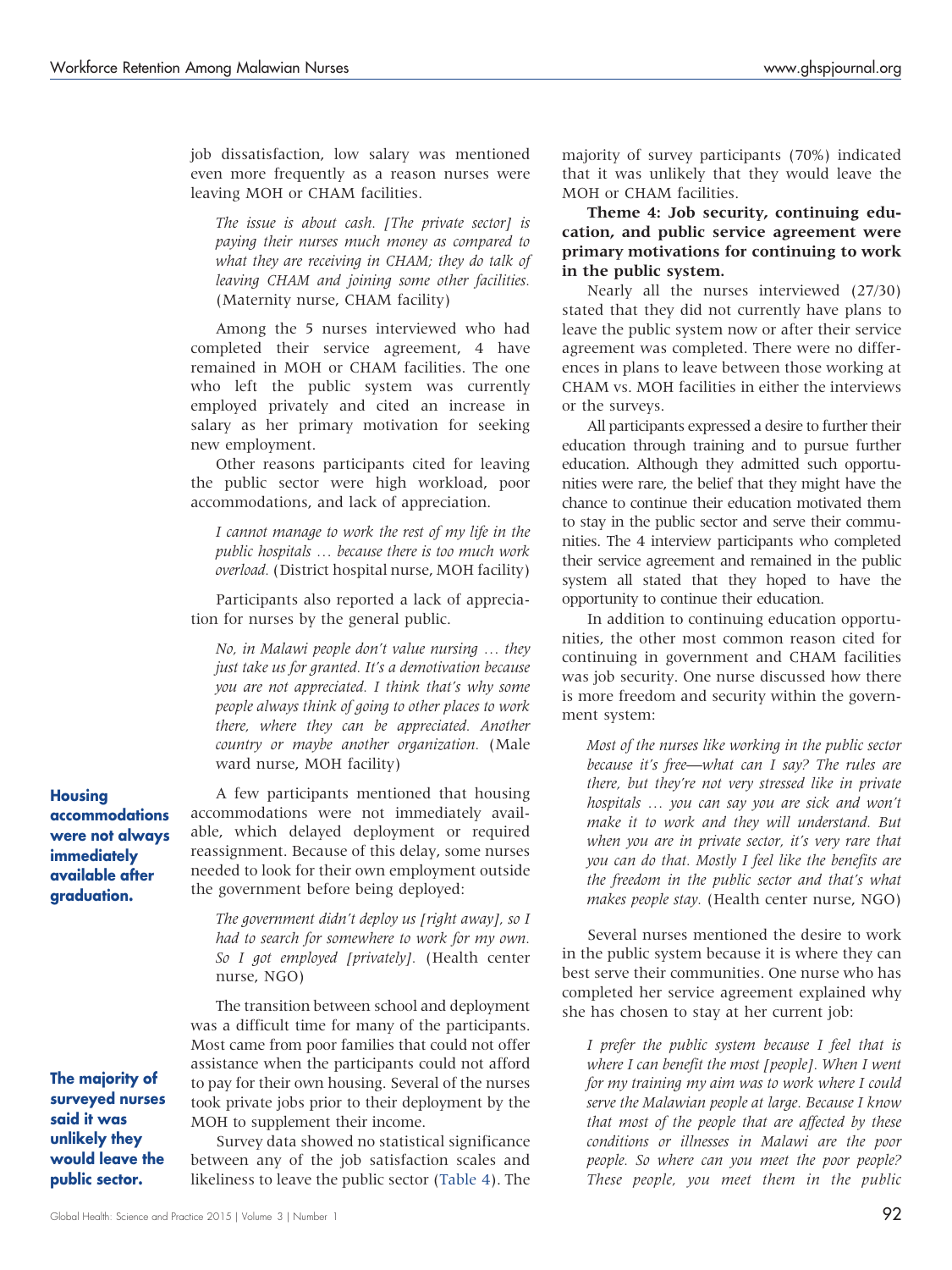institutions. So I feel better that if I work in the public institutions I can serve the Malawians at large unlike if I go to a private sector. (Health center nurse, MOH facility)

Theme 5: Nurses felt both supported and a sense of belonging, as well as a desire to give back to the community, due to the GAIA scholarship program. Interview participants felt supported by GAIA staff and indicated a sense of belonging through the program. Before graduation, the GAIA program elements receiving the highest ratings from survey participants (average score 4.0 or higher) were related to the monetary benefits (payment of fees, monthly stipend, clinical supplies, uniforms and shoes) (Table 5). After graduation, the highest score was for check-ins with GAIA staff (mean=4.5).

Interview participants expressed a desire to give back to the community because they were given the scholarship opportunity. They also reported that their relationships with the GAIA staff and other scholars extended beyond the element of monetary support.

It's good because it's not only that you have paid fees for me but it's also like a friendship. We have started a friendship and we can build from that. Not just a monetary bond, but also a friendship bond. (Central hospital nurse, MOH facility)

Several participants mentioned GAIA staff supported them through problematic situations. For example, GAIA staff helped one participant navigate a difficult deployment through CHAM:

I remember when I talked to her [GAIA staff] about what happened at my institution she was like, ''Oh, I never knew about this.'' So for me, I felt good that she was able to help. She went to CHAM and discussed it. (Nurse, CHAM facility)

Many participants mentioned the importance **Scholarship** of close follow-up by GAIA staff. A participant working as a clinical instructor believed followup by GAIA staff has helped retain nurses in the public sector where the MOH has failed:

graduates rated very highly the regular check-ins with scholarship program staff

If I'm faithful and I am committed, they [GAIA] will be able to sponsor other Malawians and help **post-graduation.** 

| <b>Program Aspects</b>                    | n  | Mean | <b>SD</b> | Median |
|-------------------------------------------|----|------|-----------|--------|
| <b>Before Graduation</b>                  |    |      |           |        |
| Payment of fees                           | 52 | 4.9  | 0.5       | 5.0    |
| Monthly stipend                           | 48 | 4.2  | 1.2       | 5.0    |
| Get-togethers                             | 49 | 3.8  | 1.3       | 4.0    |
| Clinical supplies                         | 47 | 4.0  | 1.2       | 5.0    |
| Uniforms and shoes                        | 46 | 4.0  | 1.3       | 4.0    |
| Talks by role models                      | 46 | 3.7  | 1.4       | 4.0    |
| Check-ins with GAIA staff                 | 49 | 3.7  | 1.5       | 4.0    |
| Availability of GAIA staff for assistance | 51 | 3.6  | 1.5       | 4.0    |
| After Graduation                          |    |      |           |        |
| Get-togethers                             | 48 | 3.7  | 1.5       | 4.0    |
| Talks by role models                      | 44 | 3.4  | 1.5       | 3.5    |
| Check-ins with GAIA staff                 | 52 | 4.0  | 1.2       | 4.5    |
| Site visits with staff/donors             | 46 | 3.7  | 1.5       | 4.0    |
| Availability of GAIA staff for assistance | 50 | 3.5  | 1.4       | 4.0    |

Abbreviation: GAIA, Global AIDS Interfaith Alliance; SD, standard deviation.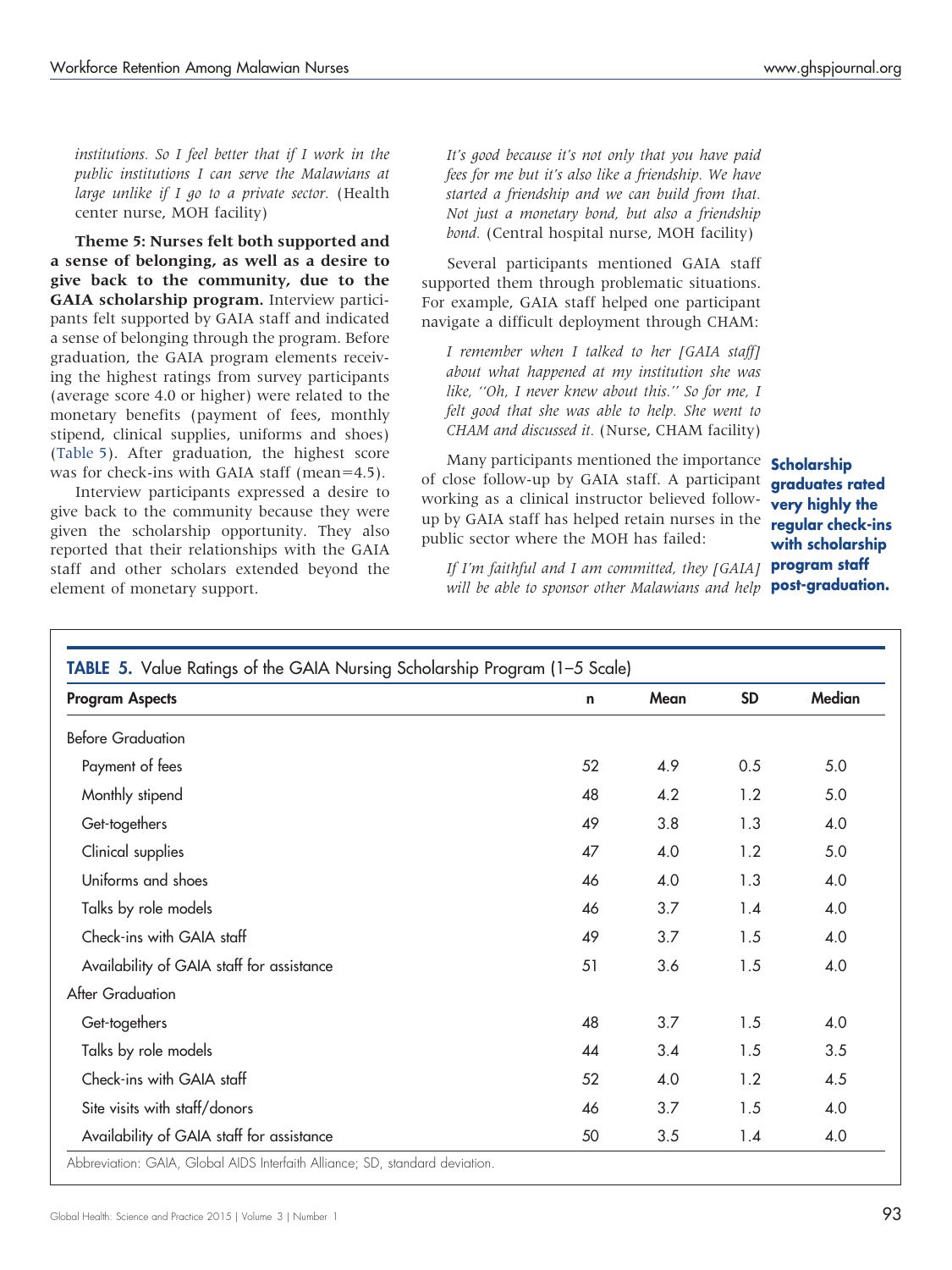

GAIA scholars working in 3 districts of Malawi attend a regional get-together to follow-up with the program after graduation and deployment and for professional networking opportunities.

Non-remuneration strategies to increase job satisfaction and retention include advancement opportunities, housing accommodations, and a positive work environment.

increase the health care in the public sector. With what GAIA is doing they are able to keep all of us in the public sector. But [the MOH], I think it is giving out to the community, paying fees for nurses and they are running away simply because the [nurses] don't have proper channels to follow. Because they don't keep in touch with them. (Nurse educator, CHAM facility)

#### **DISCUSSION**

Although there is abundant research documenting health care worker shortages and brain drain in sub-Saharan Africa, there is little that connects retention factors with programs that can motivate and retain nurses.<sup>11,12,27–29</sup> This evaluation was conducted to examine retention factors among graduates of the GAIA Nursing Scholarship Program and to inform future programming.

Major sources of job dissatisfaction for nurses were low pay, lack of resources, and staffing shortages.

The biggest challenges and sources of job dissatisfaction for Malawian nurses in this study were low pay, lack of resources, and staffing shortages. Most of the nurses did not indicate these as reasons to consider requesting a different deployment site through the MOH or CHAM, but lack of resources was mentioned as a reason to consider leaving the public system for private NGOs. As in many other countries, salary, perceived to be better within the private sector, appears to be the most important factor in prompting a move from the public to the private sector.<sup>21,27,29–34</sup>

Although most of the participants denied a personal desire to leave the public health sector, all expressed that Malawian nurses, in general, would rather work in the private sector. For low-income countries such as Malawi, matching the levels of remuneration provided by the private sector is not currently a feasible option.<sup>32</sup> Other studies have suggested that non-salary retention strategies are associated with increased job satisfaction and retention. These include incorporating opportunities for education and advancement, ensuring adequate accommodations near the hospital, reducing workload, and creating a work environment that encourages collaboration among staff and appreciation from management.<sup>7,27,29–34</sup>

A recurring theme in this study was a desire to have open communication with management and to feel appreciated for their work. The interviewed nurses suggested that there were not many channels to be recognized or appreciated for their hard work, and that supervisors were instead quick to reprimand them. They believed this attitude and treatment begins with their low salaries. Developing channels for communication and constructive feedback with supervisors could help nurses to feel valued and appreciated.<sup>29</sup>

All nurses expressed a desire to further their education through training workshops and advanced degrees. Although they acknowledged that such opportunities were rare in the public system, the chance for professional advancement motivated them to stay and serve their communities in the hopes that they would be rewarded. A study in Tanzania also found that medical doctors preferred the public sector for the opportunity to pursue additional education.<sup>30</sup>

Although increasing the number of nurses is a critical piece to solving the human resource crisis, retaining well-educated nurses where they are needed most is equally important. Focusing on non-wage-based strategies could motivate nurses to remain in the public sector. Ensuring adequate housing, especially for those being deployed to rural areas, is one way to increase satisfaction among nurses. In our study, nurses in rural areas were unsatisfied with accommodations and felt that this was a major area for the MOH to improve job satisfaction. Delays in deployment and lack of housing can result in prolonged staffing shortages and financial hardship for nurse graduates. This corresponds with results found in a Tanzanian study of medical doctors and dental surgeons, which found similar issues, naming the problem the ''lost in transition syndrome.''28

The GAIA Nursing Scholarship Program was designed to give qualified young Malawians, who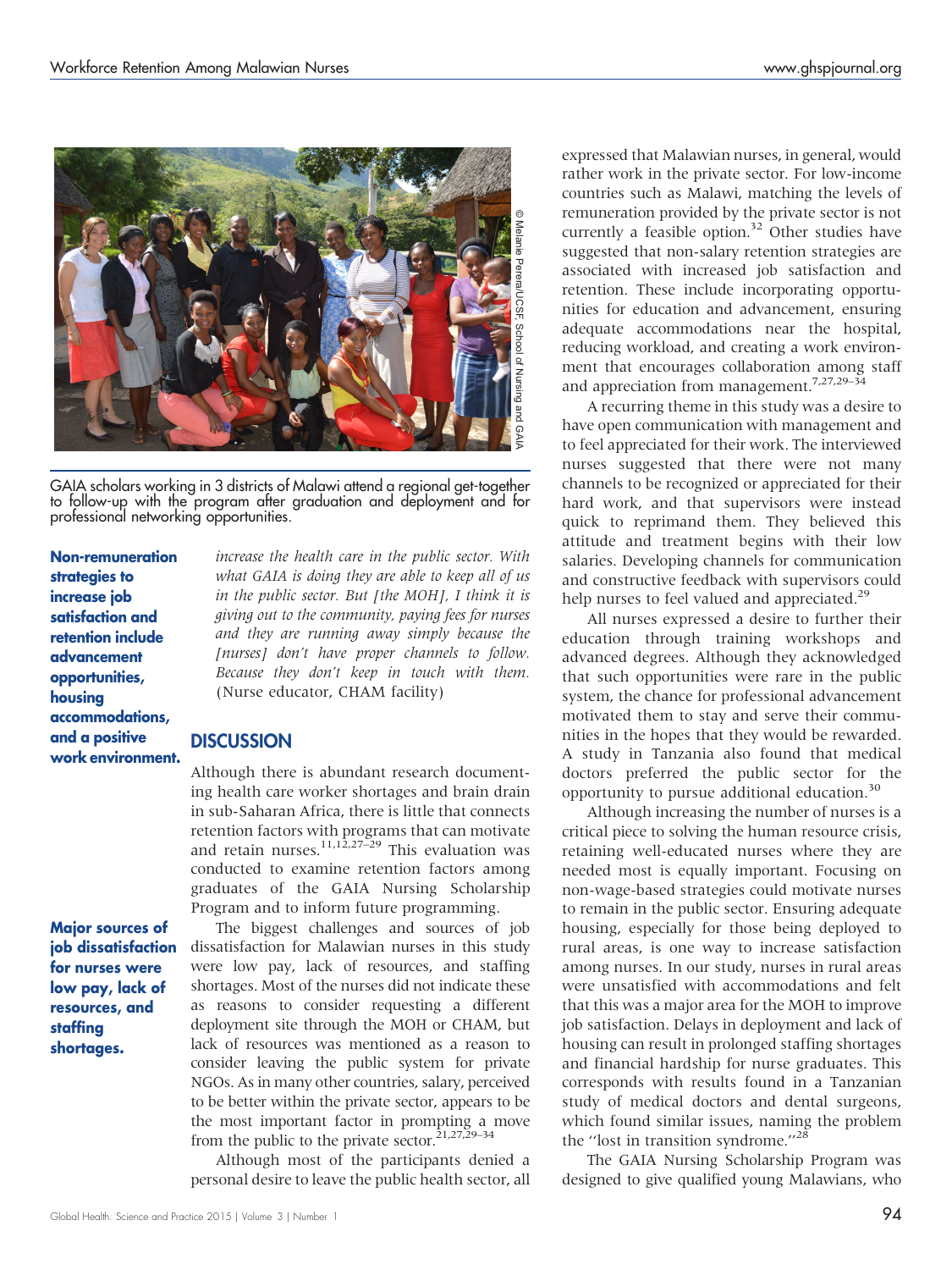could otherwise not afford school, the opportunity to pursue an education in nursing. The close follow-up and relationship between GAIA staff and graduates resulted in 97% of the GAIA scholars remaining in the public sector throughout their service agreement and the majority continuing to at least 2 years past their service agreements.<sup>35</sup> This is supported by other research that found limited success with solely bonding graduates to the public sector due to issues of deployment and followup.<sup>36,37</sup> Nurses in this study believed that they should give back to their communities because of the opportunity that was given to them through GAIA and felt that the supportive relationships with GAIA staff and other GAIA scholars helped them transition into the workforce.

#### **Limitations**

Because participants were deployed nationwide, it was not possible to randomize the sample for the interviews or in-person surveys. There were a limited number of participants who completed their service agreement, and we did not interview or survey nurses who were not part of the GAIA scholarship program. Those that completed the online survey were more likely to be those in urban areas where access to the Internet was better than in some rural areas. Although we ensured that the interviewer was not associated with GAIA staff, it is still likely that there is some response bias. Despite these limitations, the study has practical applications for improving job satisfaction and retention among nurses working in low-resource settings. Additionally, lessons can be learned from the success of GAIA's Nursing Scholarship Program in retaining nurses in the public sector in Malawi.

#### **CONCLUSIONS**

Nurses working in Malawi's public health system face several challenges, including lack of supplies, shortage of human resources, limited housing options in rural areas, and low pay. Despite these challenges, nurses report many reasons to remain working in the public sector, such as opportunities for advancement, positive relationship with coworkers, and constructive feedback from managers. In addition to nonremuneration strategies, programs such as the GAIA Nursing Scholarship Program can help increase retention of health care workers by creating loyalty through careful follow-up monitoring both during and after schooling.

Acknowledgments: We would like to thank the GAIA scholarship recipients who took the time to participate in this study. We also would like to recognize Dr. Angela Chimwaza from Kamuzu College of Nursing for her input in drafting the study proposal. Since 2010, the GAIA Malawi Nurse Education Project has been funded by the United States Agency for International Development (USAID) and GAIA through Cooperative Agreement 674-A-000-00091-00. The views expressed in this publication do not necessarily reflect those of the United States Agency for International Development or GAIA.

Competing Interests: None declared.

#### **REFERENCES**

- 1. World Health Organization (WHO). Malawi: health profile. Geneva: WHO; 2014. Available from: [http://www.who.int/](http://www.who.int/gho/countries/mwi.pdf?ua=1) [gho/countries/mwi.pdf?ua](http://www.who.int/gho/countries/mwi.pdf?ua=1)=1
- 2. World DataBank [Internet]. Washington (DC): World Bank Group; Malawi: World development indicators. 2005 - [cited 2014 Jul 14]. Available from: [http://databank.worldbank.org/](http://databank.worldbank.org/data/views/reports/tableview.aspx) [data/views/reports/tableview.aspx](http://databank.worldbank.org/data/views/reports/tableview.aspx)
- 3. Republic of Malawi; Health Metrics Network. Health information systems assessment report. Lilongwe (Malawi): Ministry of Health [Malawi]; 2009. Available from: [http://www.who.int/healthmetrics/](http://www.who.int/healthmetrics/library/countries/2HMN_MWI_Assess_Final_2009_07_en.pdf) [library/countries/2HMN\\_MWI\\_Assess\\_Final\\_2009\\_07\\_en.pdf](http://www.who.int/healthmetrics/library/countries/2HMN_MWI_Assess_Final_2009_07_en.pdf)
- 4. United States President's Emergency Plan for AIDS Relief (PEPFAR) [Internet]. Washington (DC): PEPFAR; c2011. Nursing Education Partnership Initiative (NEPI) in Malawi; [date unknown] [cited 2015 Feb 7]; [about 1 screen]. Available from: [http://www.pepfar.gov/partnerships/initiatives/nepi/](http://www.pepfar.gov/partnerships/initiatives/nepi/programs/malawi/index.htm) [programs/malawi/index.htm](http://www.pepfar.gov/partnerships/initiatives/nepi/programs/malawi/index.htm)
- 5. Management Sciences for Health (MSH); Management Solutions Consulting (MSC). Evaluation of Malawi's Emergency Human Resource Programme. Cambridge (MA); MSH; 2010. Available from: [http://www.who.int/workforcealliance/media/news/](http://www.who.int/workforcealliance/media/news/2010/Malawi_MSH_MSC_EHRP_Final.pdf) [2010/Malawi\\_MSH\\_MSC\\_EHRP\\_Final.pdf](http://www.who.int/workforcealliance/media/news/2010/Malawi_MSH_MSC_EHRP_Final.pdf)
- 6. Global Health Workforce Alliance (GHWA) Task Force on Scaling Up Education and Training for Health Workers. Country case study: Malawi's Emergency Human Resources Programme. Geneva: World Health Organization, GHWA; 2011. Available from: [http://www.who.int/workforcealliance/knowledge/case\\_](http://www.who.int/workforcealliance/knowledge/case_studies/CS_Malawi_web_En.pdf?ua=1) [studies/CS\\_Malawi\\_web\\_En.pdf?ua](http://www.who.int/workforcealliance/knowledge/case_studies/CS_Malawi_web_En.pdf?ua=1)=1
- 7. Grigulis AI, Prost A, Osrin D. The lives of Malawian nurses: the stories behind the statistics. Trans R Soc Trop Med Hyg. 2009;103(12):1195–1196. [CrossRef](http://dx.doi.org/10.1016/j.trstmh.2009.03.005). [Medline](http://www.ncbi.nlm.nih.gov/pubmed/19349055)
- 8. Chirwa ML, Kazanga I, Faedo G, Thomas S. Promoting universal financial protection: contracting faith-based health facilities to expand access – lessons learned from Malawi. Health Res Policy Syst. 2013;11(1):27. [CrossRef.](http://dx.doi.org/10.1186/1478-4505-11-27) [Medline](http://www.ncbi.nlm.nih.gov/pubmed/23958156)
- 9. Ministry of Health (MOH) [Malawi]. Nurse/midwife training operational plan: field assessments, analysis and scale-up plans for nurse training institutions. Lilongwe (Malawi): MOH; 2011. Available from: [https://www.k4health.org/sites/default/files/Malawi\\_](https://www.k4health.org/sites/default/files/Malawi_National%20Nurse%20Training%20Operational%20Plan.pdf) [National%20Nurse%20Training%20Operational%20Plan.pdf](https://www.k4health.org/sites/default/files/Malawi_National%20Nurse%20Training%20Operational%20Plan.pdf)
- 10. Mangham LJ, Hanson K. Employment preferences of public sector nurses in Malawi: results from a discrete choice experiment. Trop Med Int Health. 2008;13(12):1433–1441. [CrossRef](http://dx.doi.org/10.1111/j.1365-3156.2008.02167.x). [Medline](http://www.ncbi.nlm.nih.gov/pubmed/18983274)
- 11. Mangham L. Addressing the human resource crisis in Malawi's health sector: employment preferences of public sector registered nurses. London: Overseas Development Institute; 2007. Available from: [http://www.odi.org/sites/odi.org.uk/files/odi](http://www.odi.org/sites/odi.org.uk/files/odi-assets/publications-opinion-files/2505.pdf)[assets/publications-opinion-files/2505.pdf](http://www.odi.org/sites/odi.org.uk/files/odi-assets/publications-opinion-files/2505.pdf)
- 12. Blaauw D, Ditlopo P, Maseko F, Chirwa M, Mwisongo A, Bidwell P, et al. Comparing the job satisfaction and intention to leave of different

Scholarship programs with close follow-up of graduates may help improve retention in the public sector.